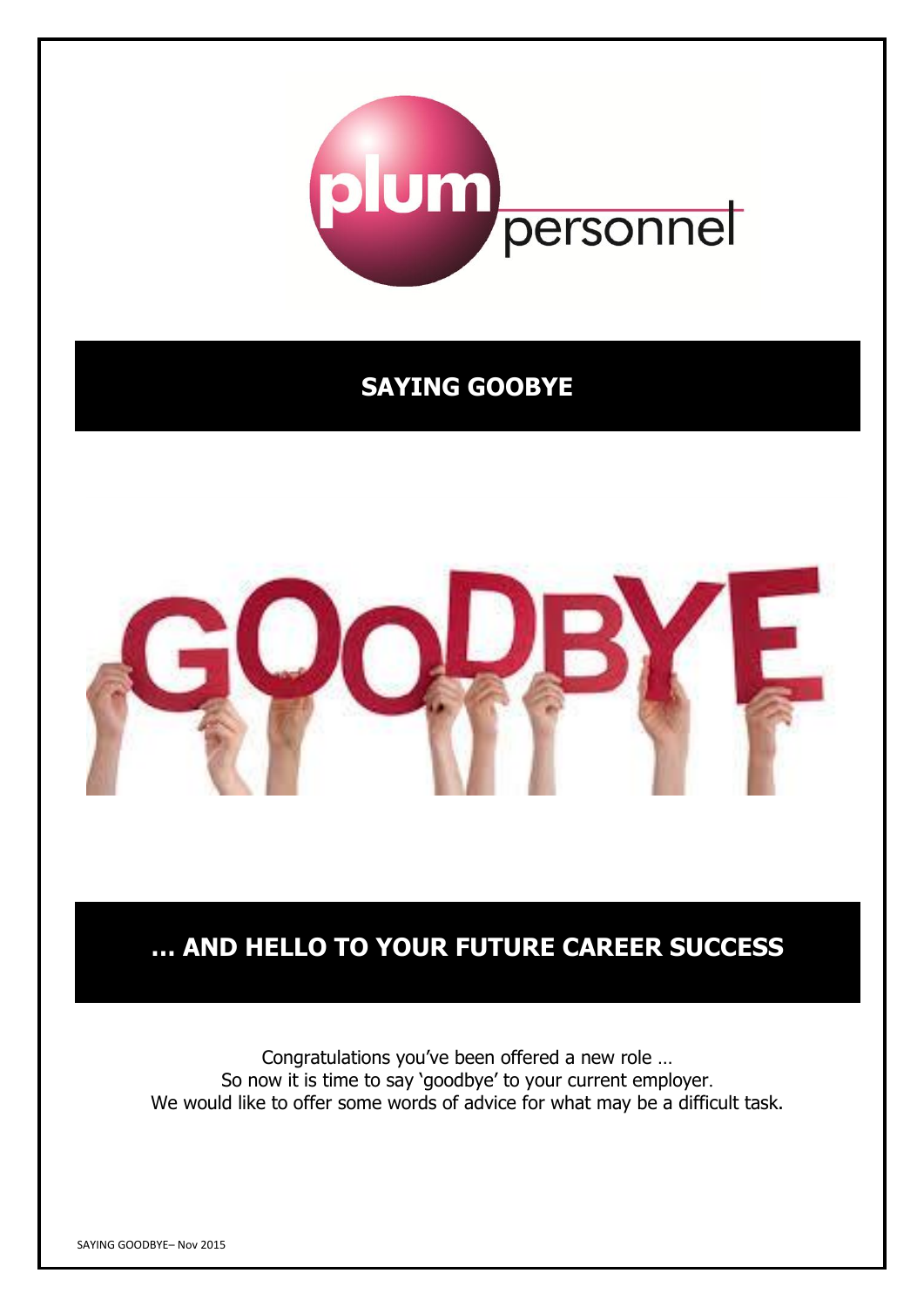## **HOW TO RESIGN …**

For many of us writing a resignation letter is not easy. As it is a matter of formality it needs to be done with skill as well as courteously or it could have a serious impact on your career in the future.

Many employers do take a personal interest in their staff and can take it as a personal failure if a valued member of staff wants to leave. Therefore when writing a letter of resignation you should focus on creating a document which your employer can hold in their hand and feel absolved of any blame or fault over your departure.

A good resignation letter can serve to keep bridges from being burned between you and your company. It's a very small world out there, meaning that however tempting you should resist giving any 'home truths' that could damage a relationship.

Remember that you may need an employment reference from them in the future, so your letter should always be professional and polite. Your letter will almost certainly be archived and included in your employment file, and could possibly be shown to potential future employers - it could therefore come back to haunt you.



The usual way to proceed is to wait to receive the formal offer from your new employer.

You should first resign verbally and in person (rather than by telephone or text). You will then follow that up with a formal letter. The letter is commonly handed in 4-weeks prior to a leaving date. This time period allows the employer to make arrangements for your departure.

Although you should note that some companies have different policies and may release an employee immediately, it is therefore advisable to check the terms of your employment to see if there are any special clauses.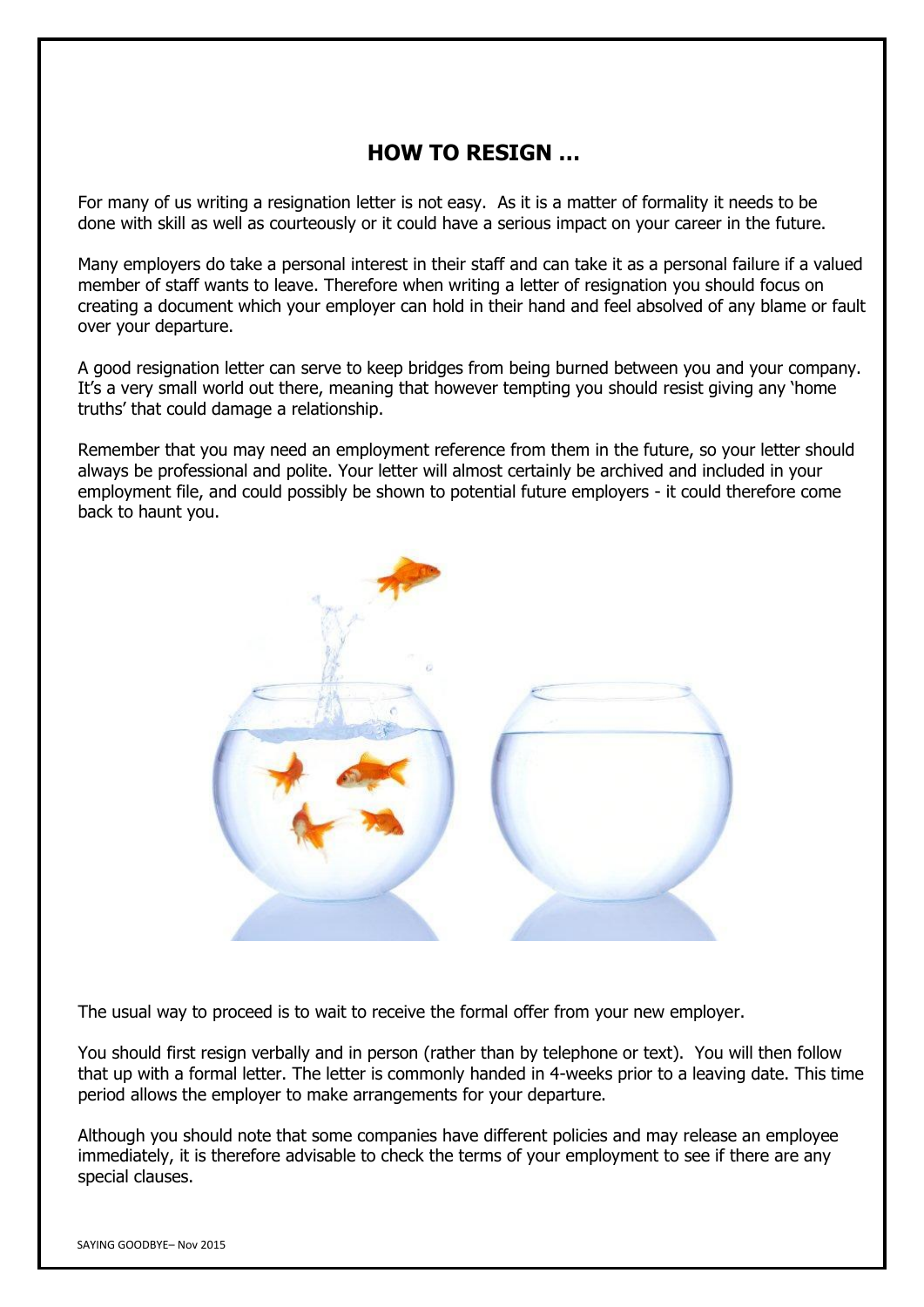## **Tips when writing a resignations letter**

 Check your company's termination policy, as some employers require more than 4-weeks' notice for employee resignations.

 Bear in mind that the minute you submit your resignation letter, you could be told to pack your stuff and leave by the end of the day.

- Try to give your employer as much notice as possible, so they can have a reasonable amount of time in finding a replacement for you.
- Try to soften the blow of your departure by including positive points in your letter.

 Avoid discussing in detail your resignation plans with your work colleagues – this could backfire on you.

## **Do not**

- Criticize your employer or job. Negative statements should be avoided at all costs, as many companies will keep a resignation letter on file, and you may find yourself a few years down the line applying for a job with the very same company.
- Include any disparaging remarks about individual managers, co-workers, or subordinates.
- Give lengthy explanations about why you are resigning i.e. you were offered more money elsewhere. If you do feel the need to give your reasons then make them very brief.
- Use emotional or controversial language.

## **When to give a reason for resigning**

If you are leaving for positive reasons i.e. you are relocating or going back to education then it is fine to give these reasons. However if you are leaving because of a grievance then it's almost always wise never to mention the details.

## **Saying goodbye to co-workers**

After handing in your notice it's polite to let your close work colleagues know that you are leaving. If you want to stay in touch with some of them then take their contact details or give yours to them. It's also advisable to not boast about any new job you are taking up.

### **Things to do before you leave your workplace**

- Clean up your desk and computer.
- Delete all personal computer files and emails.
- Take the contact details of any colleagues you want to stay in touch with.
- You may want to consider asking for a reference from your employers before you leave.
- Make sure you tie up any loose ends and do not leave any important tasks or duties unfinished.
- Say goodbye to your close work colleagues personally or via an email.
- Do not take any 'intellectual property' from your employer.

## **Offering to help your employer during the 'transition period' of you leaving**

- Offer to train a fellow worker in your job role,
- Assist in helping them to find someone to replace you.
- Suggest a fellow member of staff who you think could do your job well.

#### **Remember that even if your offer of assistance isn't accepted it will still be appreciated.**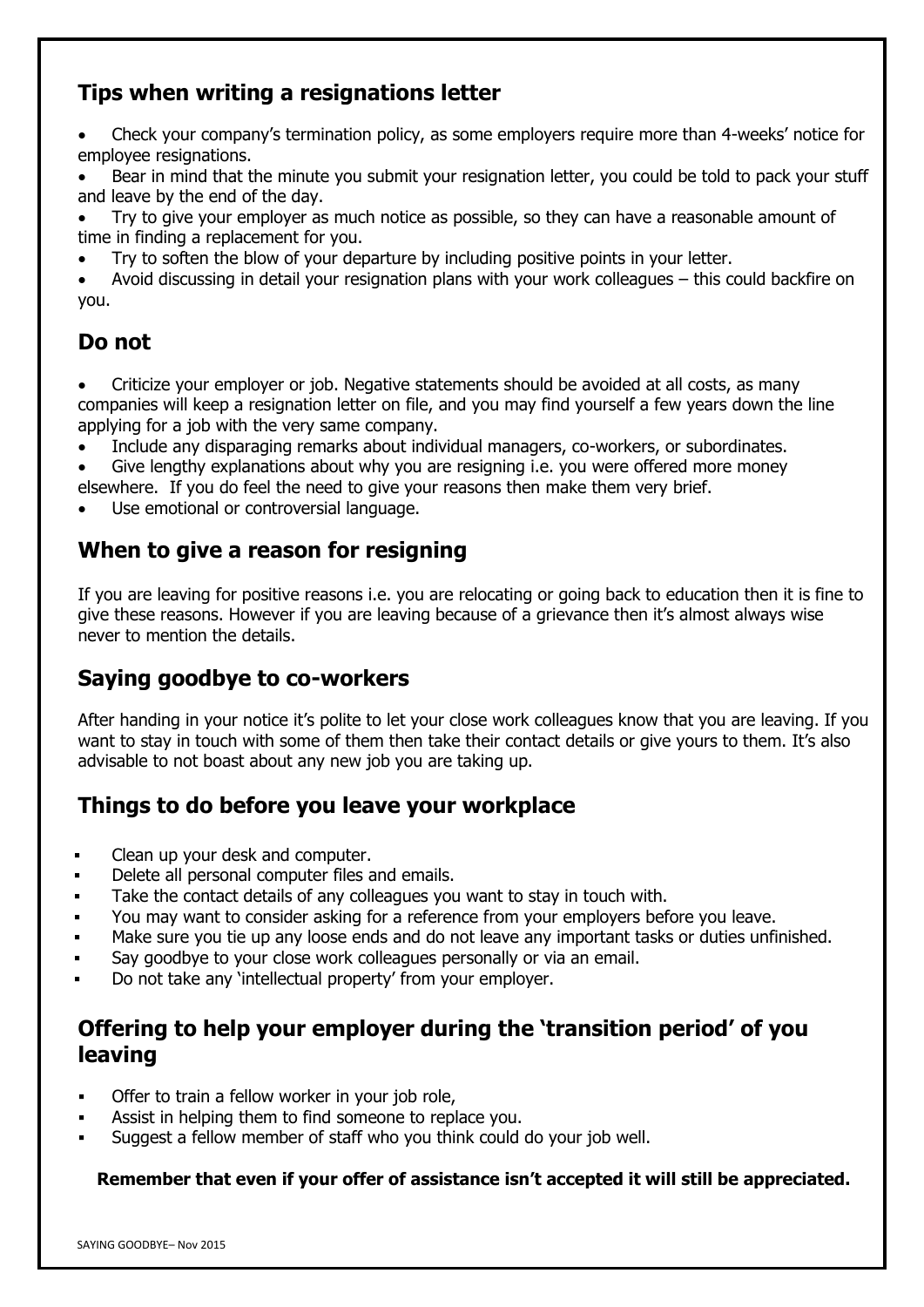### **Resignation letter - example**

#### Dear David

It is with regret that I tender my resignation as Personal Assistant with SMUC Ltd. This follows my appointment as Office Manager with Harrows Supplies Ltd. As I am required under my contract to give you one month's notice, I understand that my last day of employment will be on the 22 October 20XX.

May I take this opportunity to thank you for all of the invaluable help, advice and encouragement that you have given me during my one year with SMUC Ltd.

I have thoroughly enjoyed my time here but I feel the moment is now right for me to take up new responsibilities and challenges.

I would like to take this opportunity to wish you and SMUC every success in the future.

Yours sincerely